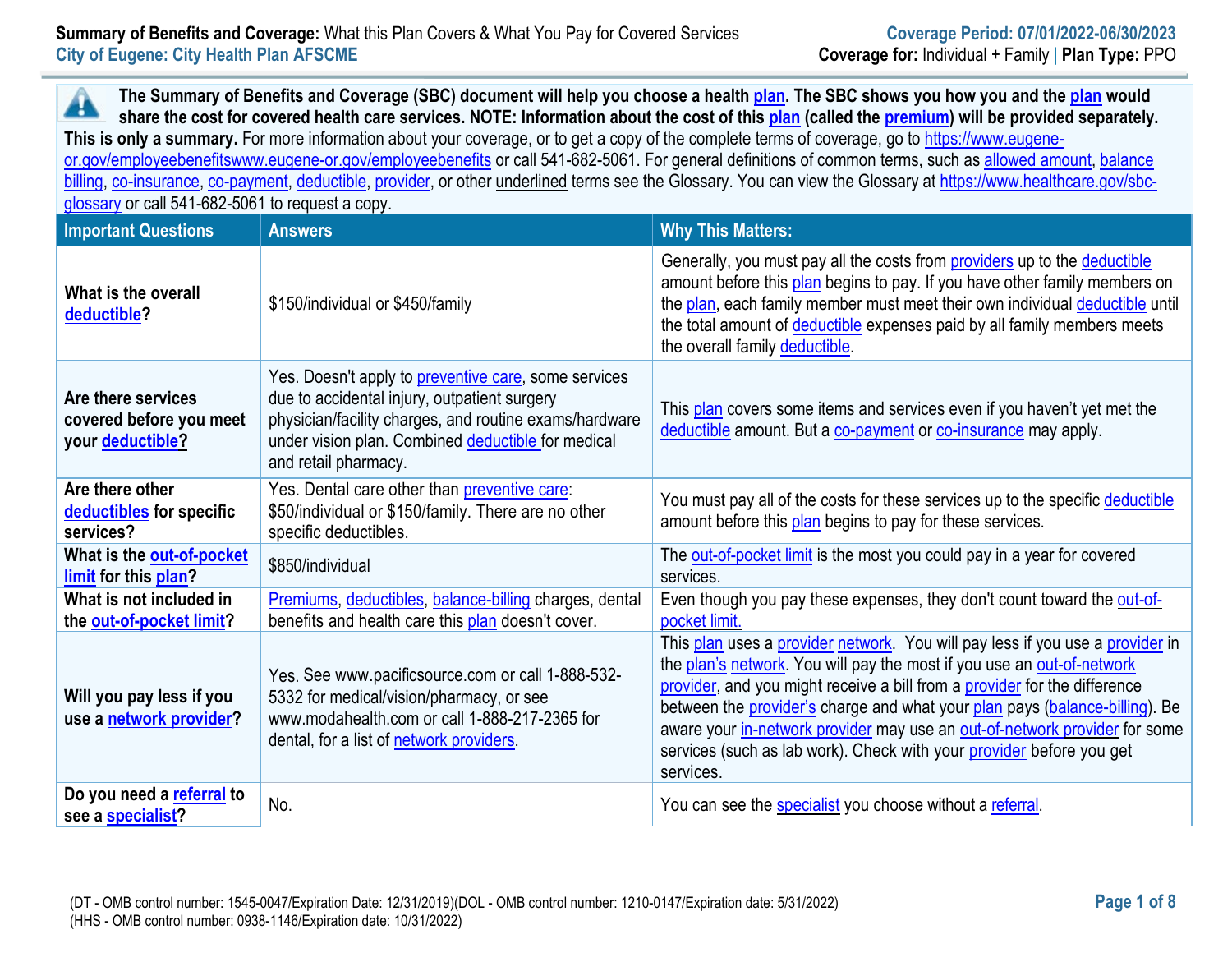

All **[co-payment](https://www.healthcare.gov/sbc-glossary/#copayment)** and **[co-insurance](https://www.healthcare.gov/sbc-glossary/#coinsurance)** costs shown in this chart are after your **[deductible](https://www.healthcare.gov/sbc-glossary/#deductible)** has been met, if a **[deductible](https://www.healthcare.gov/sbc-glossary/#deductible)** applies.

| <b>Common</b>                                          |                                                                                                                                                                                                                                                                                           | <b>What You Will Pay</b>                                                                                                                       | <b>Limitations, Exceptions, &amp; Other</b>                                                                                                                                                     |                                                                                                                                                                                                                                                                                                                                                                                                                                                                                                                                                                                                                   |
|--------------------------------------------------------|-------------------------------------------------------------------------------------------------------------------------------------------------------------------------------------------------------------------------------------------------------------------------------------------|------------------------------------------------------------------------------------------------------------------------------------------------|-------------------------------------------------------------------------------------------------------------------------------------------------------------------------------------------------|-------------------------------------------------------------------------------------------------------------------------------------------------------------------------------------------------------------------------------------------------------------------------------------------------------------------------------------------------------------------------------------------------------------------------------------------------------------------------------------------------------------------------------------------------------------------------------------------------------------------|
| <b>Medical Event</b>                                   | <b>Services You May Need</b>                                                                                                                                                                                                                                                              | <b>Network Provider</b><br>(You will pay the least)                                                                                            | <b>Out-of-Network Provider</b><br>(You will pay the most)                                                                                                                                       | Important Information*                                                                                                                                                                                                                                                                                                                                                                                                                                                                                                                                                                                            |
|                                                        | Primary care visit to treat an injury or<br>illness.<br>Teladoc telehealth consults                                                                                                                                                                                                       | PCP: 20% co-insurance.<br>Deductible does not apply<br>for accidental injury.<br>Teladoc: No charge.<br>Deductible does not apply.             | 50% co-insurance<br>Deductible does not apply<br>for treatment of accidental<br>injury                                                                                                          | Teladoc consults: No charge only if<br>Teladoc account activated through<br>PacificSource. Standard co-<br>insurance and/or deductible apply<br>for other telemedicine services.                                                                                                                                                                                                                                                                                                                                                                                                                                  |
|                                                        | <b>Specialist</b> visit                                                                                                                                                                                                                                                                   | 20% co-insurance<br>Deductible does not apply<br>for treatment of accidental<br>injury                                                         | 50% co-insurance<br>Deductible does not apply<br>for treatment of accidental<br>injury                                                                                                          | None                                                                                                                                                                                                                                                                                                                                                                                                                                                                                                                                                                                                              |
| If you visit a health<br>care <i>provider's</i> office | Other practitioner office visit<br>Acupuncture<br><b>Chiropractic Care</b><br>Massage Therapy<br>Registered Dietician<br>Naturopath                                                                                                                                                       | 20% co-insurance<br>20% co-insurance<br>20% co-insurance<br>20% co-insurance<br>20% co-insurance                                               | 20% co-insurance<br>20% co-insurance<br>20% co-insurance<br>20% co-insurance<br>20% co-insurance                                                                                                | None<br>Chiropractic 52 visits/cal yr limit<br>Massage Therapy \$300/cal yr limit<br>Dietician \$200/cal yr limit.<br>Naturopath \$300/cal yr limit. No<br>coverage for naturopathic and<br>homeopathic remedies and<br>prescriptions.                                                                                                                                                                                                                                                                                                                                                                            |
| or clinic                                              | Preventive care/screening/Immunization<br><b>Routine Physicals</b><br>Well Baby/Child Visit<br>Newborn nurse home visit<br>Routine Gynecological Exam<br><b>Tobacco Cessation</b><br>Immunizations<br><b>Preventive Colonoscopy</b><br>COVID-19 vaccine, testing, and related<br>services | No charge<br>No charge<br>No charge<br>No charge<br>No charge<br>No charge<br>No charge<br>No charge<br>No charge<br>Deductible does not apply | 50% co-insurance<br>50% co-insurance<br>50% co-insurance<br>50% co-insurance<br>50% co-insurance<br>No charge<br>50% co-insurance<br>50% co-insurance<br>No charge<br>Deductible does not apply | Limited to: Routine Physicals/Well<br>Baby: no visit limit through age 12<br>months, age 13-36 months covered<br>per Health Resources & Services<br>Administration preventative care<br>schedule, annually age 3+ yrs.<br>Newborn nurse home visits: up to<br>age 6 months. Tobacco Cessation:<br>age 15+ yrs. Routine Gynecological<br>Exam: annually. Immunizations:<br>CDC and USPSTF Preventive Care<br>Grade A and B Recommended. You<br>may have to pay for services that<br>aren't preventive. Ask your provider<br>if the services you need are<br>preventive. Then check what your<br>plan will pay for. |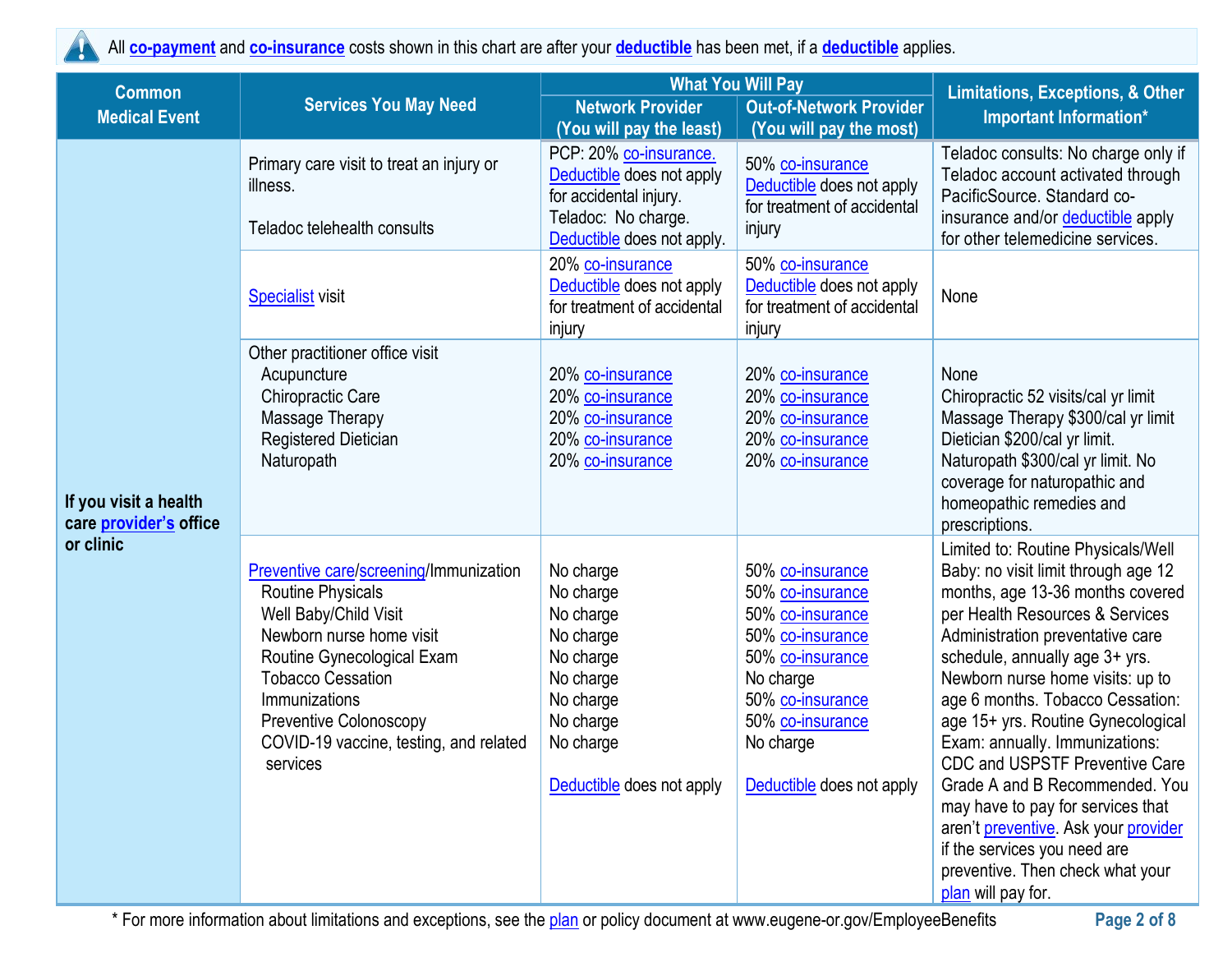| <b>Common</b>                                                                                                                                                                         |                                                       | <b>What You Will Pay</b>                                                                                                                          |                                                                                        | <b>Limitations, Exceptions, &amp; Other</b>                                                                                                                                                                                 |  |
|---------------------------------------------------------------------------------------------------------------------------------------------------------------------------------------|-------------------------------------------------------|---------------------------------------------------------------------------------------------------------------------------------------------------|----------------------------------------------------------------------------------------|-----------------------------------------------------------------------------------------------------------------------------------------------------------------------------------------------------------------------------|--|
| <b>Medical Event</b>                                                                                                                                                                  | <b>Services You May Need</b>                          | <b>Network Provider</b><br>(You will pay the least)                                                                                               | <b>Out-of-Network Provider</b><br>(You will pay the most)                              | <b>Important Information*</b>                                                                                                                                                                                               |  |
|                                                                                                                                                                                       | Diagnostic test (x-ray, blood work)                   | 20% co-insurance<br>Deductible does not apply<br>for treatment of accidental<br>injury                                                            | 50% co-insurance<br>Deductible does not apply<br>for treatment of accidental<br>injury | None                                                                                                                                                                                                                        |  |
| If you have a test                                                                                                                                                                    | Imaging (CT/PET scans, MRIs)                          | 20% co-insurance<br>Deductible does not apply<br>for treatment of accidental<br>injury                                                            | 50% co-insurance<br>Deductible does not apply<br>for treatment of accidental<br>injury | None                                                                                                                                                                                                                        |  |
|                                                                                                                                                                                       | Tier 1 (mostly Generic drugs)                         | Retail: \$10 co-<br>pay/prescription<br>Mail-order: \$10 co-<br>pay/prescription,<br>Deductible does not apply                                    | Retail:<br>\$10 co-pay/prescription                                                    | Retail day supply unlimited. Mail<br>limited to 90-day supply.<br>Preauthorization required for certain<br>drugs. Retail drugs subject to<br>medical deductible of                                                          |  |
| If you need drugs to<br>treat your illness or<br>condition<br>More information about<br>prescription drug<br>coverage is available at<br>https://www.pacificsourc<br>e.com/drug-list/ | Tier 2 (Preferred brand drugs, some<br>Generic drugs) | Retail: 20% co-insurance<br>Mail order:<br>\$20 co-pay/prescription,<br>Deductible does not apply                                                 | Retail: 20% co-insurance                                                               | \$150/individual or \$450/family.<br>Retail and mail order subject to<br>medical out-of-pocket limit of<br>\$850/year. Once out-of-pocket limit<br>reached, co-pays for drugs obtained<br>from a participating pharmacy are |  |
|                                                                                                                                                                                       | Tier 3 (Non-preferred brand drugs)                    | Retail: 25% co-insurance<br>Mail: \$25 co-pay or 25%<br>co-insurance, whichever<br>is greater (\$60 max co-<br>pay), Deductible does not<br>apply | Retail: 25% co-insurance                                                               | waived for the remainder of year.<br>Differential between generic and<br>brand drugs, and non-participating<br>retail pharmacy charges do not<br>apply to the out-of-pocket limit.                                          |  |
|                                                                                                                                                                                       | <b>Specialty drugs</b>                                | Retail: 25% co-insurance<br>Mail: \$25 co-pay or 25%<br>co-insurance, whichever<br>is greater (\$60 max co-<br>pay), Deductible does not<br>apply | Retail: 25% co-insurance                                                               | Specialty pharmacy services<br>provider is available. Limited to 30-<br>day supply. Preauthorization<br>required for certain drugs.                                                                                         |  |

\* For more information about limitations and exceptions, see the [plan](https://www.healthcare.gov/sbc-glossary/#plan) or policy document at www.eugene-or.gov/EmployeeBenefits **Page 3 of 8**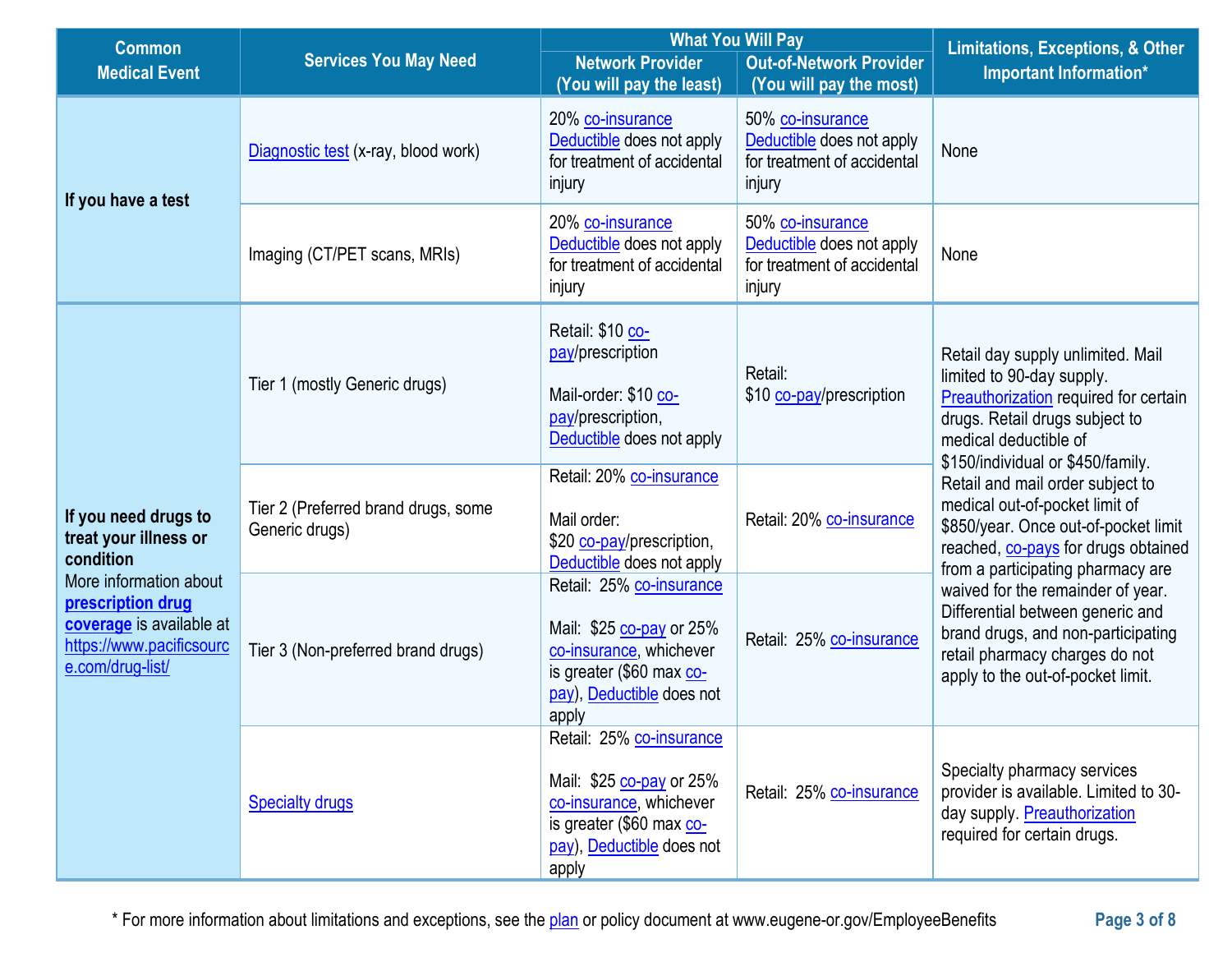| <b>Common</b>                              |                                                                                     | <b>What You Will Pay</b>                                                                |                                                                                         | <b>Limitations, Exceptions, &amp; Other</b>                                                                                                                                                                              |  |
|--------------------------------------------|-------------------------------------------------------------------------------------|-----------------------------------------------------------------------------------------|-----------------------------------------------------------------------------------------|--------------------------------------------------------------------------------------------------------------------------------------------------------------------------------------------------------------------------|--|
| <b>Medical Event</b>                       | <b>Services You May Need</b>                                                        | <b>Network Provider</b>                                                                 | <b>Out-of-Network Provider</b>                                                          | Important Information*                                                                                                                                                                                                   |  |
|                                            |                                                                                     | (You will pay the least)                                                                | (You will pay the most)                                                                 |                                                                                                                                                                                                                          |  |
| If you have outpatient                     | Facility fee (e.g., ambulatory surgery<br>center)                                   | 20% co-insurance<br>Deductible does not apply                                           | 50% co-insurance<br>Deductible does not apply                                           | None                                                                                                                                                                                                                     |  |
| surgery                                    | Physician/surgeon fees                                                              | No charge<br>Deductible does not apply                                                  | 50% co-insurance<br>Deductible does not apply                                           | None                                                                                                                                                                                                                     |  |
|                                            | <b>Emergency room care</b>                                                          | 20% co-insurance<br>Deductible does not apply<br>for treatment of accidental<br>injury. | 20% co-insurance<br>Deductible does not apply<br>for treatment of accidental<br>injury. | Non-participating paid as<br>participating if emergency medical<br>condition.                                                                                                                                            |  |
| If you need immediate<br>medical attention | <b>Emergency medical transportation</b><br><b>Ground Ambulance</b><br>Air Ambulance | No charge<br>Deductible does not apply                                                  | No charge<br>Deductible does not apply                                                  | Limited to nearest facility able to<br>treat condition. Air covered if ground<br>medically or physically<br>inappropriate. Preauthorization may<br>be required.                                                          |  |
|                                            | <b>Urgent care</b>                                                                  | 20% co-insurance<br>Deductible does not apply<br>for treatment of accidental<br>injury. | 50% co-insurance<br>Deductible does not apply<br>for treatment of accidental<br>injury. | None                                                                                                                                                                                                                     |  |
| If you have a hospital<br>stay             | Facility fee (e.g., hospital room)                                                  | 20% co-insurance                                                                        | 50% co-insurance                                                                        | Limited to semi-private room unless<br>intensive or coronary care units,<br>medically necessary isolation, or<br>hospital only has private rooms.<br><b>Preauthorization</b> required for<br>inpatient elective surgery. |  |
|                                            | Physician/surgeon fees                                                              | 20% co-insurance                                                                        | 50% co-insurance                                                                        | None                                                                                                                                                                                                                     |  |
| If you need mental<br>health, behavioral   | Outpatient services                                                                 | 20% co-insurance                                                                        | 20% co-insurance                                                                        | None                                                                                                                                                                                                                     |  |
| health, or substance<br>abuse services     | Inpatient services                                                                  | 20% co-insurance                                                                        | 20% co-insurance                                                                        | Preauthorization required.                                                                                                                                                                                               |  |
|                                            | Office visits                                                                       | 20% co-insurance                                                                        | 50% co-insurance                                                                        | Depending on the type of services,<br>a co-payment or deductible may                                                                                                                                                     |  |
| If you are pregnant                        | Childbirth/delivery professional services                                           | 20% co-insurance                                                                        | 50% co-insurance                                                                        | apply. Maternity care may include<br>tests and services described                                                                                                                                                        |  |
|                                            | Childbirth/delivery facility services<br><b>Free Standing Birthing Centers</b>      | 20% co-insurance<br>No charge                                                           | 50% co-insurance<br>50% co-insurance                                                    | elsewhere in the SBC (i.e.<br>ultrasound.)                                                                                                                                                                               |  |

\* For more information about limitations and exceptions, see the [plan](https://www.healthcare.gov/sbc-glossary/#plan) or policy document at www.eugene-or.gov/EmployeeBenefits **Page 4 of 8**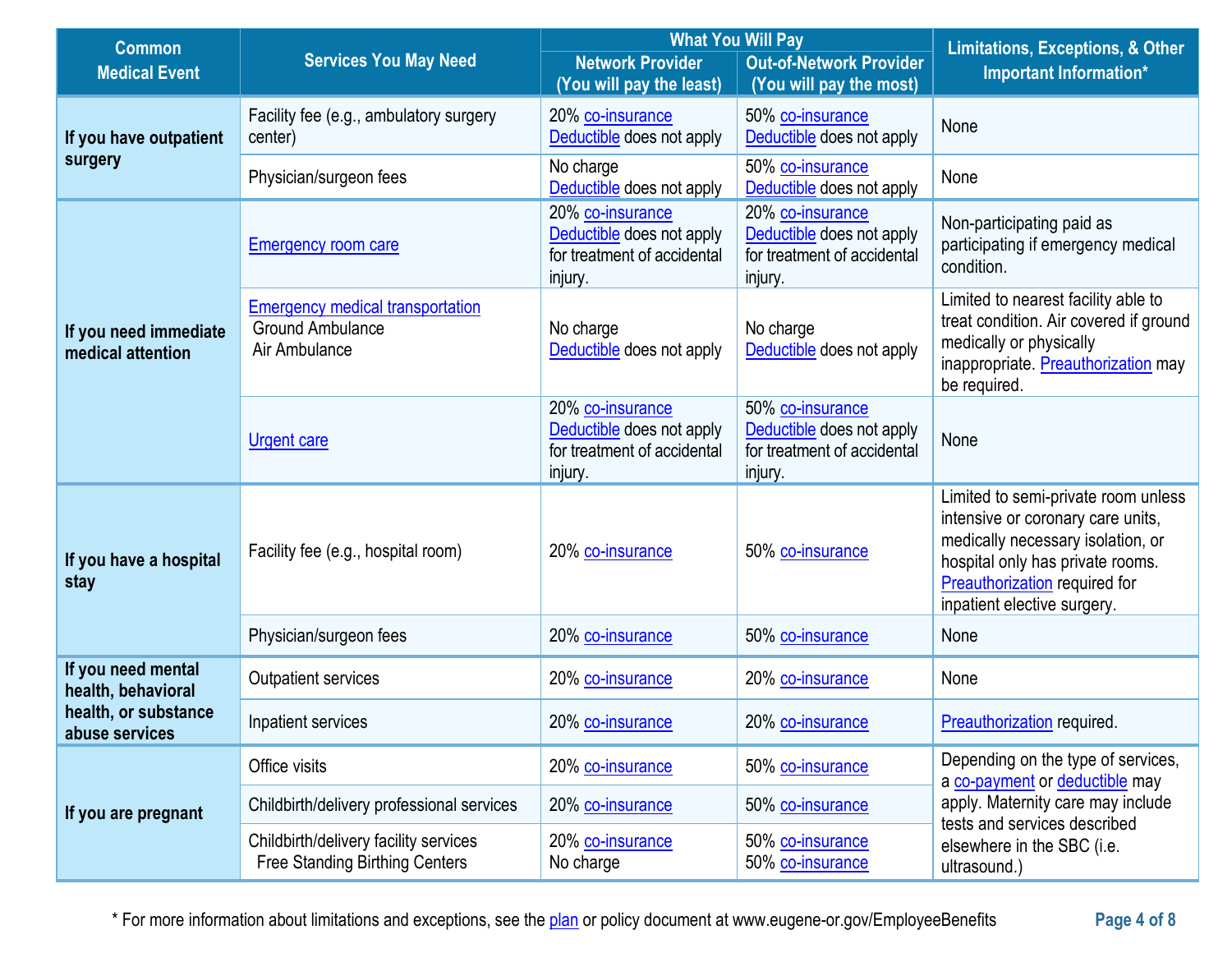| <b>Common</b>                                                           |                                                           | <b>What You Will Pay</b>                            |                                                           | <b>Limitations, Exceptions, &amp; Other</b>                                                                                                                                                                                                                                                                                                                                                                       |  |
|-------------------------------------------------------------------------|-----------------------------------------------------------|-----------------------------------------------------|-----------------------------------------------------------|-------------------------------------------------------------------------------------------------------------------------------------------------------------------------------------------------------------------------------------------------------------------------------------------------------------------------------------------------------------------------------------------------------------------|--|
| <b>Medical Event</b>                                                    | <b>Services You May Need</b>                              | <b>Network Provider</b><br>(You will pay the least) | <b>Out-of-Network Provider</b><br>(You will pay the most) | Important Information*                                                                                                                                                                                                                                                                                                                                                                                            |  |
|                                                                         | Home health care                                          | No charge                                           | 20% co-insurance                                          | Limited to 100 four-hour<br>visits/calendar year.<br>Preauthorization required. No<br>coverage for private duty nursing.                                                                                                                                                                                                                                                                                          |  |
|                                                                         | <b>Rehabilitation services</b><br>Inpatient<br>Outpatient | 20% co-insurance<br>20% co-insurance                | 50% co-insurance<br>20% co-insurance                      | Preauthorization may be required.<br>Prescription required. Includes<br>physical therapy, speech therapy,                                                                                                                                                                                                                                                                                                         |  |
|                                                                         | <b>Habilitation services</b><br>Inpatient<br>Outpatient   | 20% co-insurance<br>20% co-insurance                | 50% co-insurance<br>20% co-insurance                      | occupational therapy, and<br>pulmonary rehabilitation. No<br>coverage for recreational therapy.                                                                                                                                                                                                                                                                                                                   |  |
| If you need help<br>recovering or have<br>other special health<br>needs | <b>Skilled nursing care</b>                               | 50% co-insurance                                    | 50% co-insurance                                          | Limited to 60 days/calendar year.<br>Preauthorization required. No<br>coverage for custodial care.                                                                                                                                                                                                                                                                                                                |  |
|                                                                         | Durable medical equipment                                 | 20% co-insurance                                    | 20% co-insurance                                          | Must be prescribed by physician;<br>rental covered up to rental<br>equipment purchase price when<br>prescribed by physician; hearing aid<br>for children limited to one per<br>hearing impaired ear per 36 months,<br>hearing aids for adults limited to<br>\$1,000 per 36 months and requires<br>50% co-insurance for participating<br>and non-participating providers.<br>Preauthorization required over \$800. |  |
|                                                                         | <b>Hospice services</b>                                   | No charge                                           | No charge                                                 | No coverage for private duty<br>nursing.                                                                                                                                                                                                                                                                                                                                                                          |  |

\* For more information about limitations and exceptions, see the [plan](https://www.healthcare.gov/sbc-glossary/#plan) or policy document at www.eugene-or.gov/EmployeeBenefits **Page 5 of 8**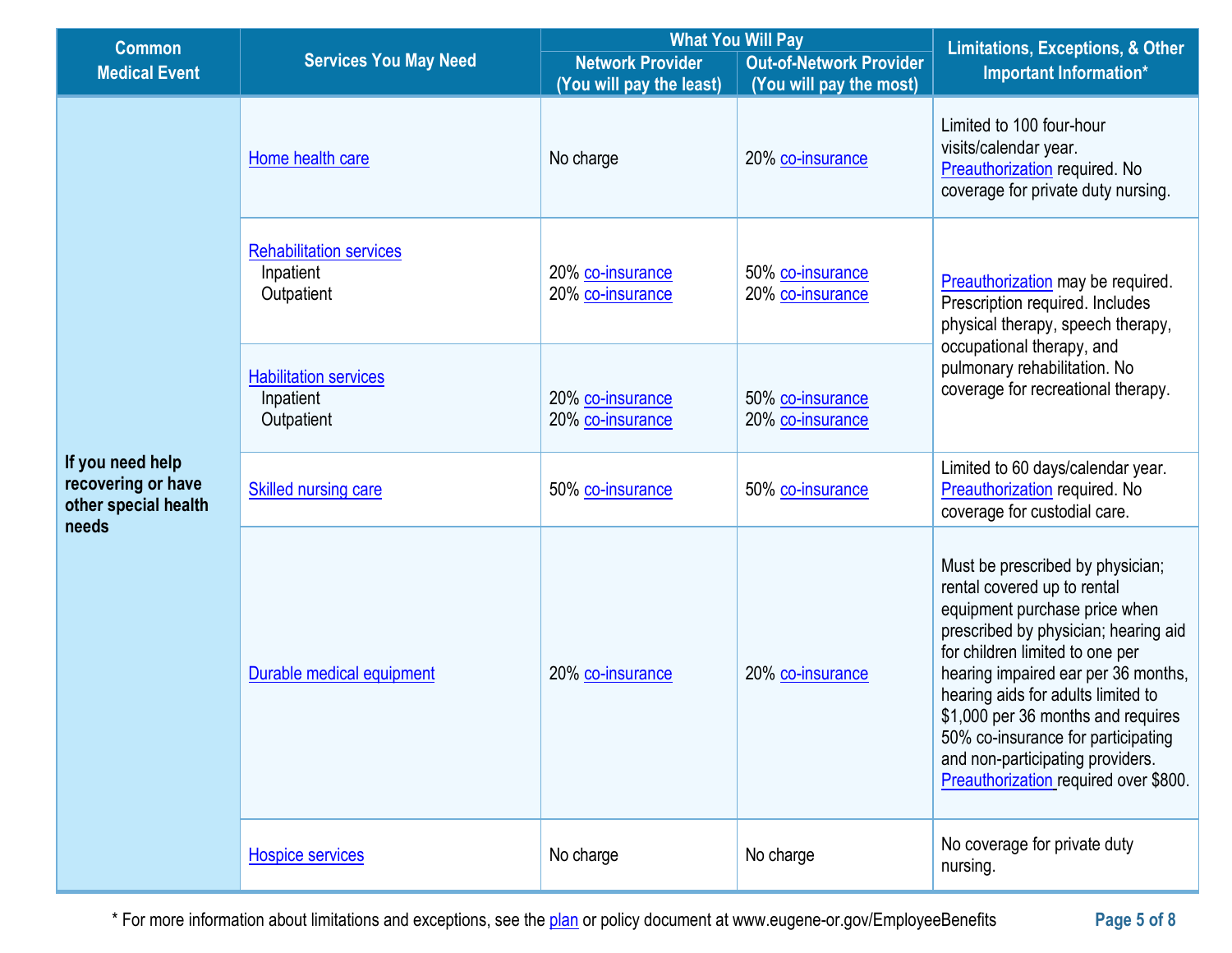| <b>Common</b>                             |                              | <b>What You Will Pay</b>                                                                                         |                                               | <b>Limitations, Exceptions, &amp; Other</b>                                                                                                                                                                                                                                                                                                                                                                  |  |
|-------------------------------------------|------------------------------|------------------------------------------------------------------------------------------------------------------|-----------------------------------------------|--------------------------------------------------------------------------------------------------------------------------------------------------------------------------------------------------------------------------------------------------------------------------------------------------------------------------------------------------------------------------------------------------------------|--|
| <b>Medical Event</b>                      | <b>Services You May Need</b> | <b>Network Provider</b><br><b>Out-of-Network Provider</b><br>(You will pay the least)<br>(You will pay the most) |                                               | Important Information*                                                                                                                                                                                                                                                                                                                                                                                       |  |
|                                           | Children's eye exam          | 20% co-insurance<br>Deductible does not apply                                                                    | 20% co-insurance<br>Deductible does not apply | Limited to one exam per 12 months.                                                                                                                                                                                                                                                                                                                                                                           |  |
| If your child needs<br>dental or eye care | Children's glasses           | No charge<br>Deductible does not apply                                                                           | No charge<br>Deductible does not apply        | For children under age 19.<br>Prescription frames and lenses OR<br>contacts (once every 12 months).<br>Contacts limited to the following per<br>year: Standard (one pair annually): 1<br>contact lens per eye (2 lenses total);<br>Monthly (six month supply) or<br>Biweekly (3 month supply): 6 lenses<br>per eye (12 lenses total); Dailies<br>(one month supply): 30 lenses per<br>eye (60 lenses total). |  |
|                                           | Children's dental check-up   | No charge<br>Deductible does not apply                                                                           | No charge<br>Deductible does not apply        | Preventive examinations every 6<br>months. Age 19 and over, benefit is<br>limited to \$250 per person first<br>calendar year of eligibility; \$1,600<br>per person each calendar year<br>thereafter.                                                                                                                                                                                                         |  |

# **Excluded Services & Other Covered Services:**

| Services Your Plan Generally Does NOT Cover (Check your policy or plan document for more information and a list of any other excluded services.) |                                           |                                             |  |
|--------------------------------------------------------------------------------------------------------------------------------------------------|-------------------------------------------|---------------------------------------------|--|
| Cosmetic surgery<br>$\bullet$                                                                                                                    | Long term care                            | Private duty nursing                        |  |
| Custodial care                                                                                                                                   | Outpatient recreational therapy           | Routine foot care, other than with diabetes |  |
| Infertility treatment                                                                                                                            |                                           | mellitus                                    |  |
| Other Covered Services (Limitations may apply to these services. This isn't a complete list. Please see your plan document.)                     |                                           |                                             |  |
| Acupuncture<br>$\bullet$                                                                                                                         | Dental care (Adult)                       | Routine eye care (Adult)                    |  |
| <b>Bariatric surgery</b>                                                                                                                         | Hearing aids                              | Weight loss programs                        |  |
| Chiropractic care                                                                                                                                | Non-emergency care when traveling outside |                                             |  |
|                                                                                                                                                  | the U.S.                                  |                                             |  |

Your Rights to Continue Coverage: There are agencies that can help if you want to continue your coverage after it ends. The contact information for those agencies is: PacificSource at 1-888-977-9299, State of Oregon insurance department at 1-800-318-2596 (toll-free) (TTY: 855-889-4325) or [healthcare.oregon.gov,](http://healthcare.oregon.gov/Pages/index.aspx) the U.S. Department of Labor [www.dol.gov,](https://www.dol.gov/) Employee Benefits Security Administration at 1-866-444-3272 or [www.dol.gov/ebsa/healthreform,](https://www.dol.gov/agencies/ebsa) or the U.S. Department of Health and Human Services, Center for Consumer Information and Insurance Oversight, at 1-877-267-2323 x61565 or [www.cciio.cms.gov.](http://www.cciio.cms.gov./)

\* For more information about limitations and exceptions, see the [plan](https://www.healthcare.gov/sbc-glossary/#plan) or policy document at www.eugene-or.gov/EmployeeBenefits **Page 6 of 8**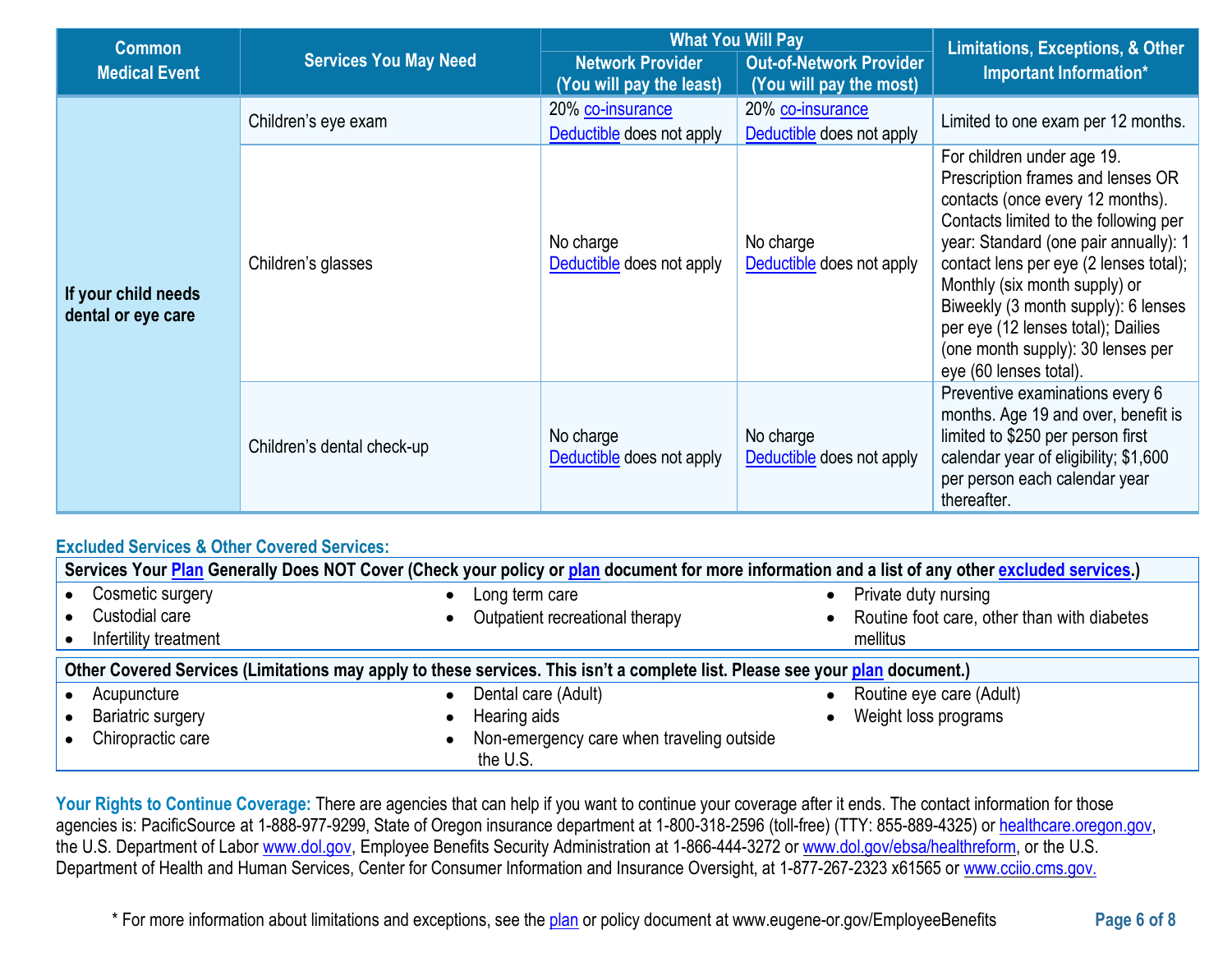Other coverage options may be available to you too, including buying individual insurance coverage through the Health Insurance [Marketplace.](https://www.healthcare.gov/sbc-glossary/#marketplace) For more information about the [Marketplace,](https://www.healthcare.gov/sbc-glossary/#marketplace) visit [www.HealthCare.gov](http://www.healthcare.gov/) or call 1-800-318-2596.

Your Grievance and Appeals Rights: There are agencies that can help if you have a complaint against you[r plan](https://www.healthcare.gov/sbc-glossary/#plan) for a denial of a [claim.](https://www.healthcare.gov/sbc-glossary/#claim) This complaint is called a [grievance](https://www.healthcare.gov/sbc-glossary/#grievance) or [appeal.](https://www.healthcare.gov/sbc-glossary/#appeal) For more information about your rights, look at the explanation of benefits you will receive for that medica[l claim.](https://www.healthcare.gov/sbc-glossary/#claim) Your [plan](https://www.healthcare.gov/sbc-glossary/#plan) documents also provide complete information to submit a [claim,](https://www.healthcare.gov/sbc-glossary/#claim) [appeal,](https://www.healthcare.gov/sbc-glossary/#appeal) or a [grievance](https://www.healthcare.gov/sbc-glossary/#grievance) for any reason to your [plan.](https://www.healthcare.gov/sbc-glossary/#plan) For more information about your rights, this notice, or assistance, contact: PacificSource Customer Service Department at 1-888-977-9299. Additionally, a consumer assistance program can help you file your [appeal.](https://www.healthcare.gov/sbc-glossary/#appeal) Contact the Oregon Insurance Division's Consumer Advocacy Unit at 1-503-947-7984 or toll-free at 1-888-877-4894.

## **Does this plan provide Minimum Essential Coverage? Yes**

[Minimum Essential Coverage](https://www.healthcare.gov/sbc-glossary/#minimum-essential-coverage) generally includes [plans,](https://www.healthcare.gov/sbc-glossary/#plan) [health insurance](https://www.healthcare.gov/sbc-glossary/#health-insurance) available through the [Marketplace](https://www.healthcare.gov/sbc-glossary/#marketplace) or other individual market policies, Medicare, Medicaid, CHIP, TRICARE, and certain other coverage. If you are eligible for certain types of [Minimum Essential Coverage,](https://www.healthcare.gov/sbc-glossary/#minimum-essential-coverage) you may not be eligible for the [premium tax credit.](https://www.healthcare.gov/sbc-glossary/#premium-tax-credits)

#### **Does this plan meet the Minimum Value Standards? Yes**

If your [plan](https://www.healthcare.gov/sbc-glossary/#plan) doesn't meet the [Minimum Value Standards,](https://www.healthcare.gov/sbc-glossary/#minimum-value-standard) you may be eligible for a [premium tax credit](https://www.healthcare.gov/sbc-glossary/#premium-tax-credits) to help you pay for a plan through the Marketplace.

#### **Language Access Services:**

[Spanish (Español): Para obtener asistencia en Español, llame al 1-888-977-9299

*To see examples of how this [plan](https://www.healthcare.gov/sbc-glossary/#plan) might cover costs for a sample medical situation, see the next section.*

**PRA Disclosure Statement:** According to the Paperwork Reduction Act of 1995, no persons are required to respond to a collection of information unless it displays a valid OMB control number. The valid OMB control number for this information collection is **0938-1146**. The time required to complete this information collection is estimated to average **0.08** hours per response, including the time to review instructions, search existing data resources, gather the data needed, and complete and review the information collection. If you have comments concerning the accuracy of the time estimate(s) or suggestions for improving this form, please write to: CMS, 7500 Security Boulevard, Attn: PRA Reports Clearance Officer, Mail Stop C4-26-05, Baltimore, Maryland 21244-1850.